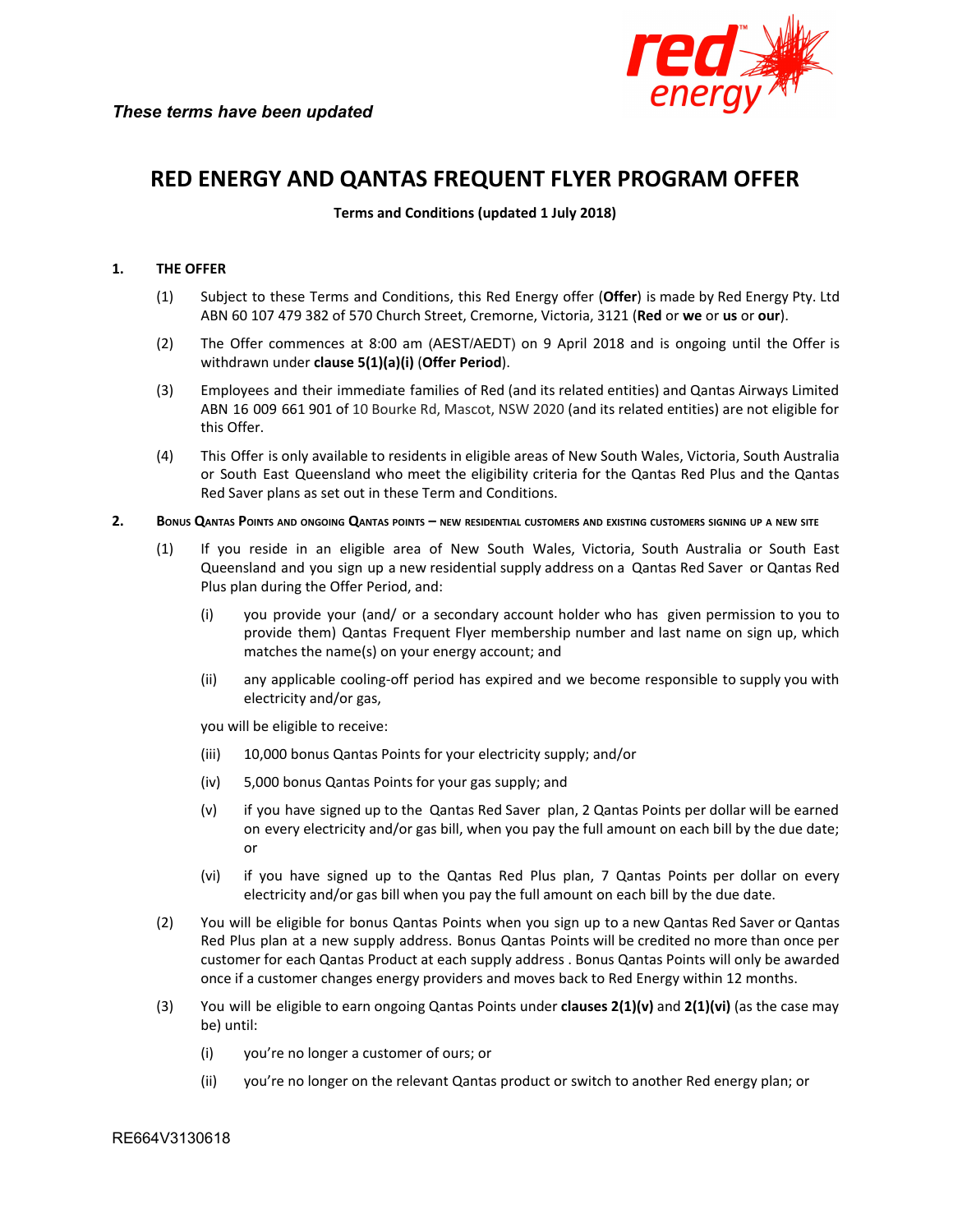(iii) we withdraw the Offer under **clause 5(1)(a)(i)**. If we withdraw the offer under **clause 5(1)(a)(i)**, we will provide you with reasonable notice of such withdrawal and also place a notice on our Website.

#### **3. ONGOING POINTS – EXISTING RESIDENTIAL CUSTOMERS**

- (1) As at the commencement of this Offer, if you are an existing residential customer of Red in New South Wales, Victoria, South Australia or Queensland on a current Living Energy Saver plan, Easy Saver Plan or Living Energy Green plan and:
	- (i) you provide your (or a secondary account holder who has given permission to you to provide them) Qantas Frequent Flyer Number and last name to us, which matches the name(s) on your energy account; and
	- (ii) agree to vary your existing energy plan,

you will be eligible to receive:

- (iii) if you have agreed to the Qantas Red Saver plan, 2 Qantas Points per dollar on every electricity and/or gas bill when you pay the full amount on each bill by the due date; or
- (iv) if you have agreed to the Qantas Red Plus plan, 7 Qantas Points per dollar on every electricity and/or gas bill when you pay the full amount on each bill by the due date.
- (2) If you have agreed to the Qantas Red Plus plan, you agree to forego any existing pay on time discount on your current energy plan from the start of your current billing cycle (this means your energy charges since your last bill will not be discounted) and instead will earn 7 Qantas Points per dollar as set out under **clause 3(1)(iv)**.
- (3) You will be eligible to earn ongoing points under **clauses 3(1)(iii)** and **3(1)(iv)** (as the case may be) until:
	- (i) you're no longer a customer of ours; or
	- (ii) you're no longer on the relevant Qantas product or switch to another Red energy plan; or
	- (iii) we withdraw the Offer under **clause 5(1)(a)(i)**. If we withdraw the offer under **clause 5(1)(a)(i)**, we will provide you with reasonable notice of such withdrawal and also place a notice on our Website.

### **4. OTHER IMPORTANT INFORMATION AND QFF TERMS AND CONDITIONS**

- (1) We will arrange for bonus Qantas Points and any ongoing Qantas Points you are eligible for under these Terms and Conditions to be credited to your Qantas Frequent Flyer Membership account within a reasonable timeframe when you become eligible to receive those points. For the avoidance of doubt, if you do not pay the bill in full by the due date for payment you will not be eligible to earn any Qantas Points for that bill.
- (2) We are not responsible thereafter for the manner in which your points are credited or any characteristics of those points.
- (3) Any bonus Qantas Points or any ongoing Qantas Points you are eligible for under these Terms and Conditions are not exchangeable, transferable or redeemable for cash.
- (4) You must be a Qantas Frequent Flyer member to earn Qantas Points. A joining fee usually applies, however Red Energy customers can join for free at [www.qantaspoints.com/redenergy](http://www.qantaspoints.com/redenergy). Membership and points are subject to the Qantas Frequent Flyer program terms and [conditions,](https://www.qantas.com/au/en/frequent-flyer/discover-and-join/terms-and-conditions.html) which are subject to change.